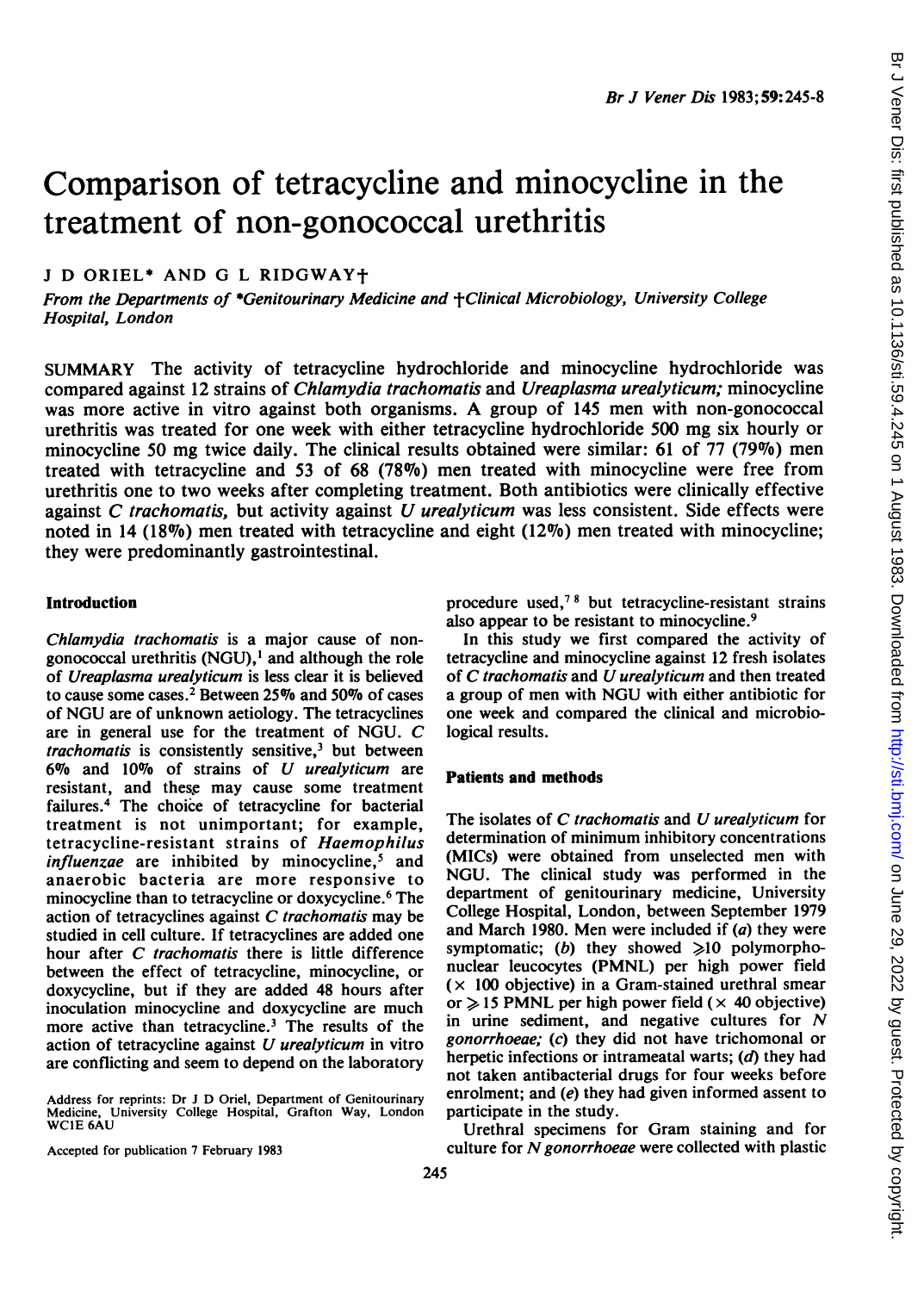**1.59** 

loops, and endourethral swabs were used to obtain specimens for chlamydial and ureaplasmal culture. Two consecutive 10 ml urine samples were passed into plastic containers and suspended material allowed to settle for five minutes at room temperature before microscopical examination for PMNL.

After NGU had been diagnosed patients were treated randomly with either tetracycline hydrochloride 500 mg six hourly or minocycline 50 mg twice daily for seven days; those taking tetracycline were advised to avoid milk products and all patients to abstain from sexual intercourse for three weeks. Follow up examinations were performed one, three, and sometimes six weeks after treatment had been completed. Patients were asked about side effects, symptoms, and further sexual intercourse, and at each attendance specimens were collected as above.

Culture for  $N$  gonorrhoeae,  $C$  trachomatis, and  $U$ urealyticum were by standard methods.10 Comparison of groups was by  $\chi^2$  tests with Yates's correction.

## Results

### SENSITIVITY STUDIES

The minimum inhibitory concentrations of tetracycline and minocycline against  $12$  strains of C trachomatis and U urealyticum are shown in table  $I$ . trachomatis and U urealyticum are shown in table I. Minocycline was more active than tetracycline<br>against *U urealyticum*, but there was little difference in their activity against C trachomatis.

#### CLINICAL STUDIES

A group of 145 men with NGU was studied, of whom  $\Box$ 77 patients were treated with tetracycline and 68 with  $\frac{97}{100}$ <br>minocycline; their microbiological results before  $\frac{97}{100}$ <br>treatment are shown in table II.<br>SIDE EFFECTS<br>Of the 77 men treated with tetracycline, 14 minocycline; their microbiological results before treatment are shown in table II.

#### SIDE EFFECTS

Of the 77 men treated with tetracycline, 14 (18%) reported side effects: drowsiness (4), nausea (5), စ္တ epigastric pain (4), and sore tongue (1). Of the 68 treated with minocycline, eight (12%) reported side  $\vec{\theta}$ effects: drowsiness (1), epigastric pain (2), bad taste in mouth (1), flatulence (1), dizziness of less than one 136 day's duration (2), and a fixed drug eruption (1).  $\frac{1}{2}$ 

## RESULTS OF TETRACYCLINE TREATMENT

on Jener Dis: htst published as 10.1136/sti.59.4.245 on 1 August 1983. Downloaded from publish. bring 29, 2022. by guest. Protected by copyright. Tetracycline was given to 77 men with NGU; before treatment C trachomatis was isolated from 31  $(40\%)$ and U urealyticum from 28 (36%) of these men (table  $\leq$ II). When re-examined one to two weeks after the end of treatment 61 (79%) of the 77 men were free of urethritis (table III). This result was not affected by the presence or absence of  $C$  trachomatis or  $U$ urealyticum before treatment. Thus, of the 31 men who were initially chlamydia-positive and of the 46 who were initially chlamydia-negative, 26 (84%) and 35 (76%) respectively had no urethritis after treat-Downlo ment. These differences were not significant ( $\chi^2$  =  $0.291$ ,  $p>0.5$ ). Of 28 men initially ureaplasmapositive and of 49 initially ureaplasma-negative, 21  $(75\%)$  and 39 (80%) respectively showed no urethritis after treatment. These differences were not significant ( $\chi^2 = 0.076$ , p $>0.5$ ).

TABLE <sup>I</sup> Minimum inhibitory concentrations of tetracycline and minocycline against <sup>12</sup> strains of C trachomatis and U urealyticum

| <b>Antibiotic</b> | No of strains with MICs (mg/l) of: |                |      |                        |      |     |     |     |     |
|-------------------|------------------------------------|----------------|------|------------------------|------|-----|-----|-----|-----|
|                   | 0.015                              | 0.03           | 0.06 | 0.12                   | 0.25 | 0.5 | 1.0 | 2.0 | >12 |
|                   |                                    |                |      | Chlamydia trachomatis  |      |     |     |     |     |
| Tetracycline      |                                    | 0              | 10   |                        |      |     |     |     |     |
| Minocycline       |                                    | $\bullet$<br>۰ |      |                        |      |     |     |     |     |
|                   |                                    |                |      | Ureaplasma urealyticum |      |     |     |     |     |
| Tetracycline      |                                    |                |      |                        |      |     |     |     |     |
| Minocycline       |                                    |                |      | ۰                      |      | 0   | 0   | 0   |     |

TABLE II Microbiological findings in 145 patients treated for non-gonococcal urethritis

| Chlamydia<br>isolation                       | Ureaplasma<br>isolation                      | <b>Total No</b><br>of patients | <b>Treated with</b><br>tetracycline | <b>Treated with</b><br>minocycline |  |
|----------------------------------------------|----------------------------------------------|--------------------------------|-------------------------------------|------------------------------------|--|
| Positive<br>Positive<br>Negative<br>Negative | Positive<br>Negative<br>Positive<br>Negative | 22<br>33<br>38<br>52           | 18<br>31                            | 23<br>21                           |  |
| Total                                        |                                              | 145                            | 77                                  | 68                                 |  |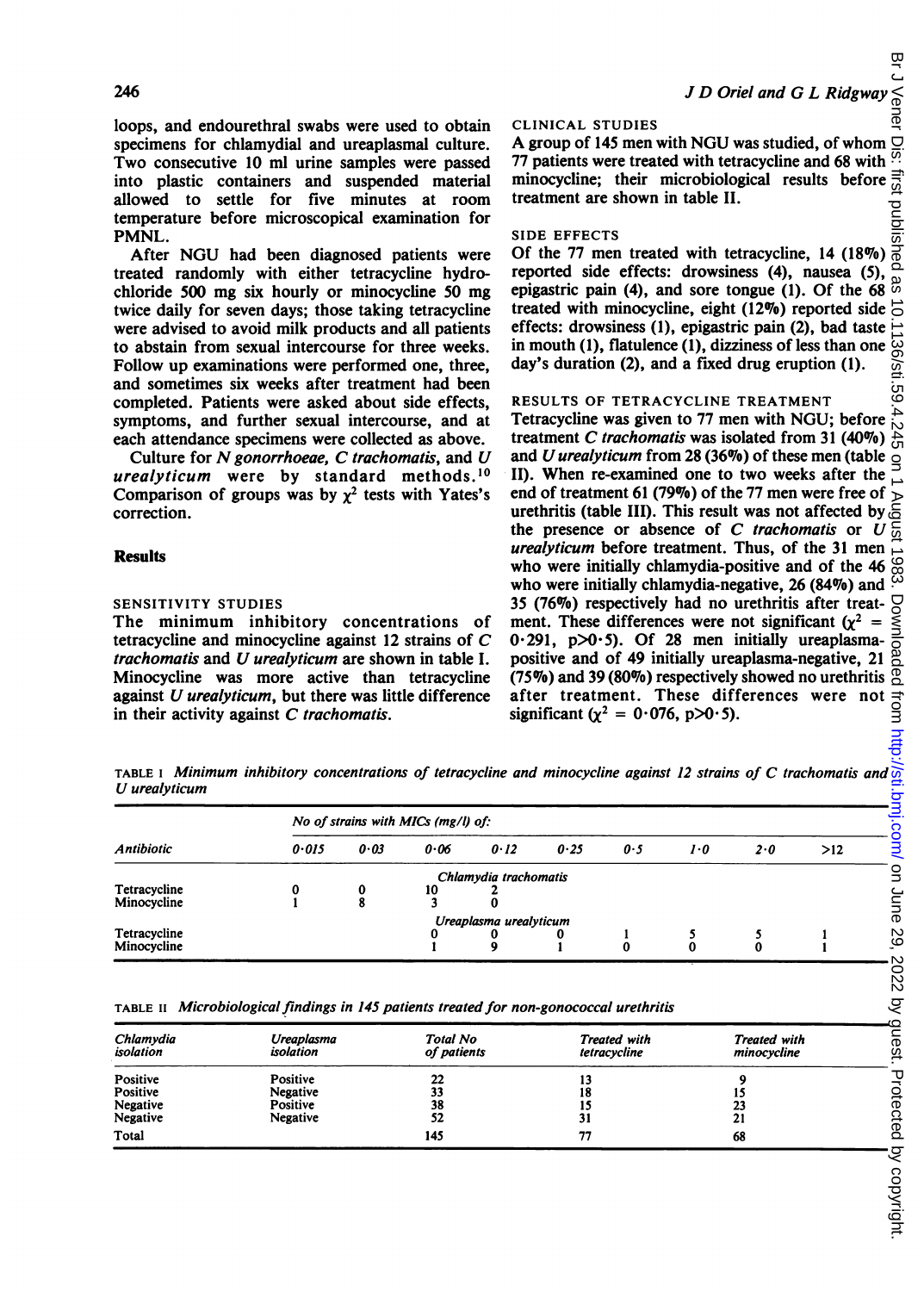| Drug<br>given                                              | No of weeks<br>after treatment<br>finished | Total                | No of patients reattending |                                                   |                           |                                                   |  |
|------------------------------------------------------------|--------------------------------------------|----------------------|----------------------------|---------------------------------------------------|---------------------------|---------------------------------------------------|--|
|                                                            |                                            |                      | With urethritis            |                                                   | <b>Without urethritis</b> |                                                   |  |
|                                                            |                                            |                      | Total                      | <b>Admitting</b><br>further sexual<br>intercourse | <b>Total</b>              | <b>Admitting</b><br>further sexual<br>intercourse |  |
| Tetracycline<br>Tetracycline<br>Minocycline<br>Minocycline | 1-2<br>>3<br>i-2<br>≫3                     | 77<br>48<br>68<br>40 | 16                         |                                                   | 61<br>39<br>53<br>36      | 10<br>14<br>6<br>17                               |  |

TABLE III Clinical response of men with NGU treated with tetracycline or minocycline

Isolates of C trachomatis had been obtained from <sup>31</sup> of <sup>77</sup> men with NGU before treatment, but the organisms were not recovered from any of these patients one to two weeks after treatment. Isolates of U urealyticum were obtained from <sup>28</sup> of the <sup>77</sup> men before treatment. It was reisolated from four (14%) of these 28 men one to two weeks after treatment and isolated for the first time from a further two men. Of the six men yielding ureaplasmas after treatment, three had persistent urethritis and three no disease.

Re-examination at or after three weeks after treatment of 48 men who had shown no urethritis one to two weeks after treatment indicated that nine (19%) then had evidence of urethritis; all admitted to further sexual intercourse. C trachomatis was not recovered from any of the <sup>48</sup> men. U urealyticum was recovered from one man (previously culturenegative) without urethritis. It was not isolated from any of the nine men with urethritis, and the aetiology of their disease could not be determined.

## RESULTS OF MINOCYCLINE TREATMENT

Minocycline was given to 68 men with NGU; before treatment C trachomatis was isolated from 24 (35 $\%$ ) and U urealyticum from <sup>32</sup> (47%) of these men (table II). When re-examined one to two weeks after the end of treatment, 53 (78%) of the 68 men were free of urethritis. This result was not affected by the presence or absence of C trachomatis or U urealyticum before treatment. Thus, of the 24 men who were initially chlamydia-positive and of the 44 who were initially chlamydia-negative,  $22$  (92%) and 32 (73%) respectively had no urethritis after treatment. These differences were not significant  $(y^2)$  $= 2.5, 0.5$ >p>0.1). Of 32 men initially ureaplasmapositive and of 36 initially ureaplasma-negative, 23 (72%) and 30 (83%) respectively showed no urethritis after treatment. These differences were not significant ( $\chi^2 = 0.713$ , p>0.5).

Isolates of C trachomatis had been obtained from <sup>24</sup> of <sup>68</sup> men with NGU before treatment, but the organisms were not recovered from any of these men one to two weeks after treatment. Isolates of U urealyticum were obtained from 32 of the 68 men before treatment. It was reisolated from four of these  $32$  (12 $\cdot$ 5%) men one to two weeks after treatment; one showed persistent urethritis but the other three no disease.

In 40 men who had had no urethritis one to two weeks after treatment, re-examination at or after three weeks after treatment indicated that four  $(10\%)$ then showed evidence of urethritis; three admitted to further sexual intercourse. C trachomatis was not recovered from any of these 40 men. U urealyticum was recovered from two of the four men with urethritis (both previously culture-negative) but from none of the 36 without urethritis.

## **Discussion**

The in vitro results (table I) confirm previous reports of the activity of tetracycline and minocycline against C trachomatis and U urealyticum.<sup>37</sup> The results of the clinical studies were in general consistent with this, but C trachomatis responded more uniformly than  $U$  *urealyticum*. All the men with chlamydiapositive NGU were culture-negative after treatment with either drug and remained so during surveillance for up to six weeks from the completion of treatment. In contrast, U urealyticum was reisolated one to two weeks after treatment from five of 28 men with ureaplasma-positive NGU who were treated with tetracycline and four of 32 men treated with minocycline. Reinfection after early resumption of sexual intercourse is possible (see table III), but as chlamydia were not reisolated treatment failure seems more likely.

About 80% of men with NGU were free from urethritis one to two weeks after treatment with either antibiotic, and the result was not affected by the microbiological status of the patients before treatment. On re-examination at or after three weeks after treatment urethritis was seen in some patients who had appeared to be cured earlier. This happened after treatment with either drug and did not correlate with isolation or reisolation of  $C$  trachomatis or  $U$